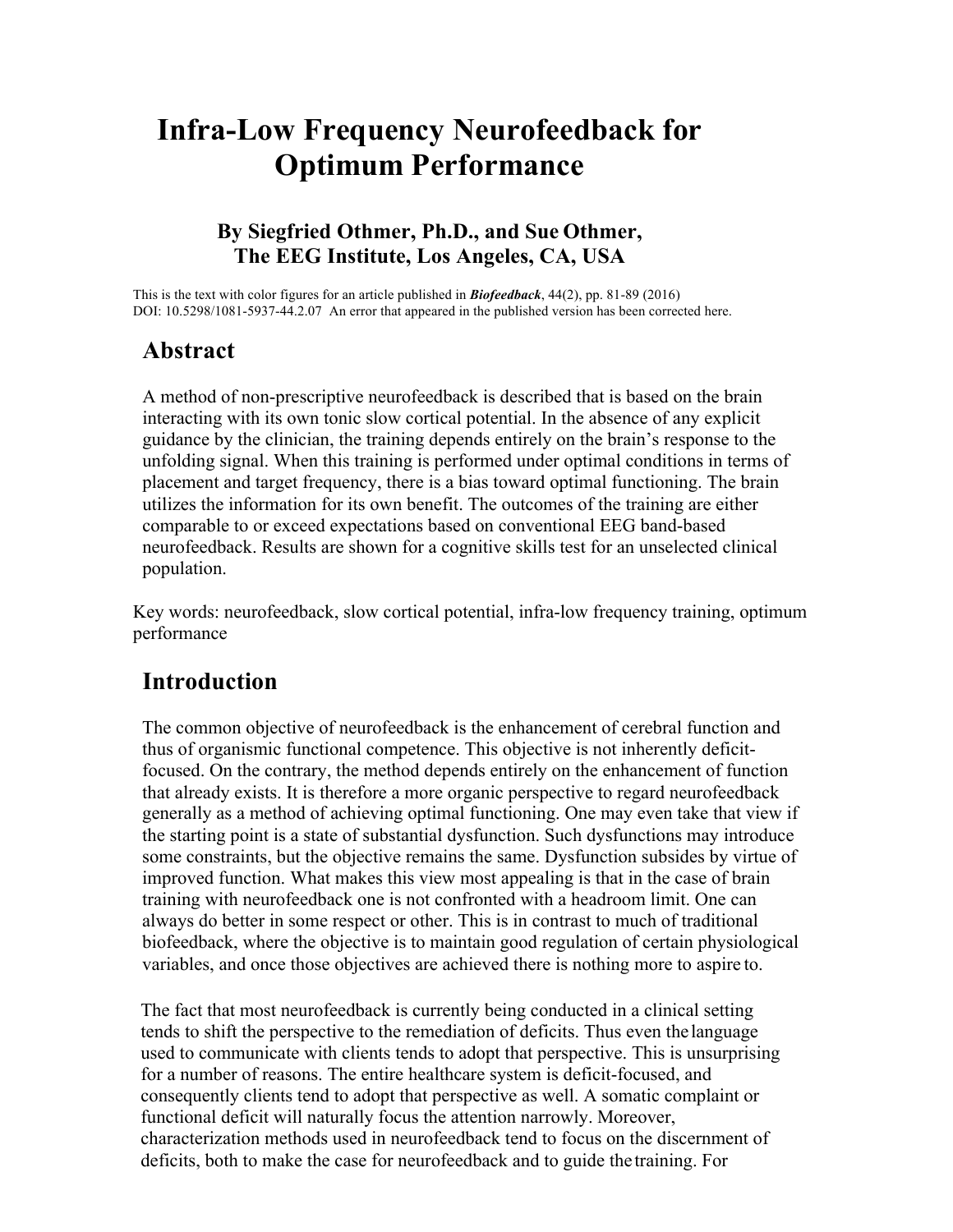example, statistical parameter mapping is commonly used to determine deviations from normative behavior. Such deviations are typically linked to the diagnosis and then become targets for a 'normalization paradigm' in neurofeedback.

The notion that neurofeedback clinicians are actually prescribing a remedy for particular complaints is in need of a sober, cold-eyed critique. If truth be told, neurofeedback clinicians have lots of evidence that the brain may not respond as directed in training situations. Or the predicted outcome may not be achieved with the recommended protocol. Or the EEG does not change in the direction implied by the protocol. When the brain is subjected to the close-order drill that is operant conditioning, the response has greater variation than our modelsimply.

It is therefore more appropriate to regard the rewards and inhibits of a traditional neurofeedback protocol as a provocation or a challenge rather than as an explicit instruction. This is an easy case to make for the inhibit aspect of a training protocol. After all, the brain is merely being alerted to its transient indiscretions, and it is left to its own devices for a response. But even in the case of a targeted reward, matters are often not what theyseem. Response formation depends upon the brain assigning meaning to the episodic reward, whereupon the brain is in a position to exercise all of its degrees of freedom in response. The clinician is not in good control of that process.

It has been our own experience over the years that the brain responded far too quickly to the training in many cases to be reasonably attributed to an operant conditioning response. In addition to the expected slow and gradual learning curves, we were observing state shifts and symptom relief that were surprisingly rapid and unexpected. When we first let this be known, it led to a lot of initial skepticism about our clinical findings. Our observations were not the problem, however. It was the model in terms of which such results were inconceivable. The brain was deriving more information from the signal than we thought we were providing. While we as scientist-practitioners were focusing on the operant conditioning aspects of the design, the brain was appraising the signal more comprehensively. Over time, we came to abandon the operant conditioning aspect of the training entirely, relying instead solely on the brain's observation of its own output, as reflected in the EEG. This came about quite naturally rather than by virtue of an explicit decision, as described in the following section. The signal was now continuous, allowing the brain to experience it rather than merely to observe it. The feedback became more organic, more captivating and thus more effective, quicker to reach the goal. Once we gave up trying to dictate to the brain in an attempt to prescribe outcomes, the brain placed itself totally in charge of the process.

Once the neurofeedback process is left to the discretion of the brain in its execution, it becomes apparent that the brain utilizes all the information available to it in the cause of better regulation. The training process that has emerged is entirely analogous to the one by which the brain acquired its self-regulatory skills in the first place, during early development. We have simply given the brain the benefit of additional information, so it is the beneficiary of much more direct feedback on its own regulatory activity than is otherwise available. That in turn allows the brain's natural proclivity toward selfoptimization to be executed in a larger workspace and with greater refinement. This process is most appropriately seen in the frame of training toward optimum functioning,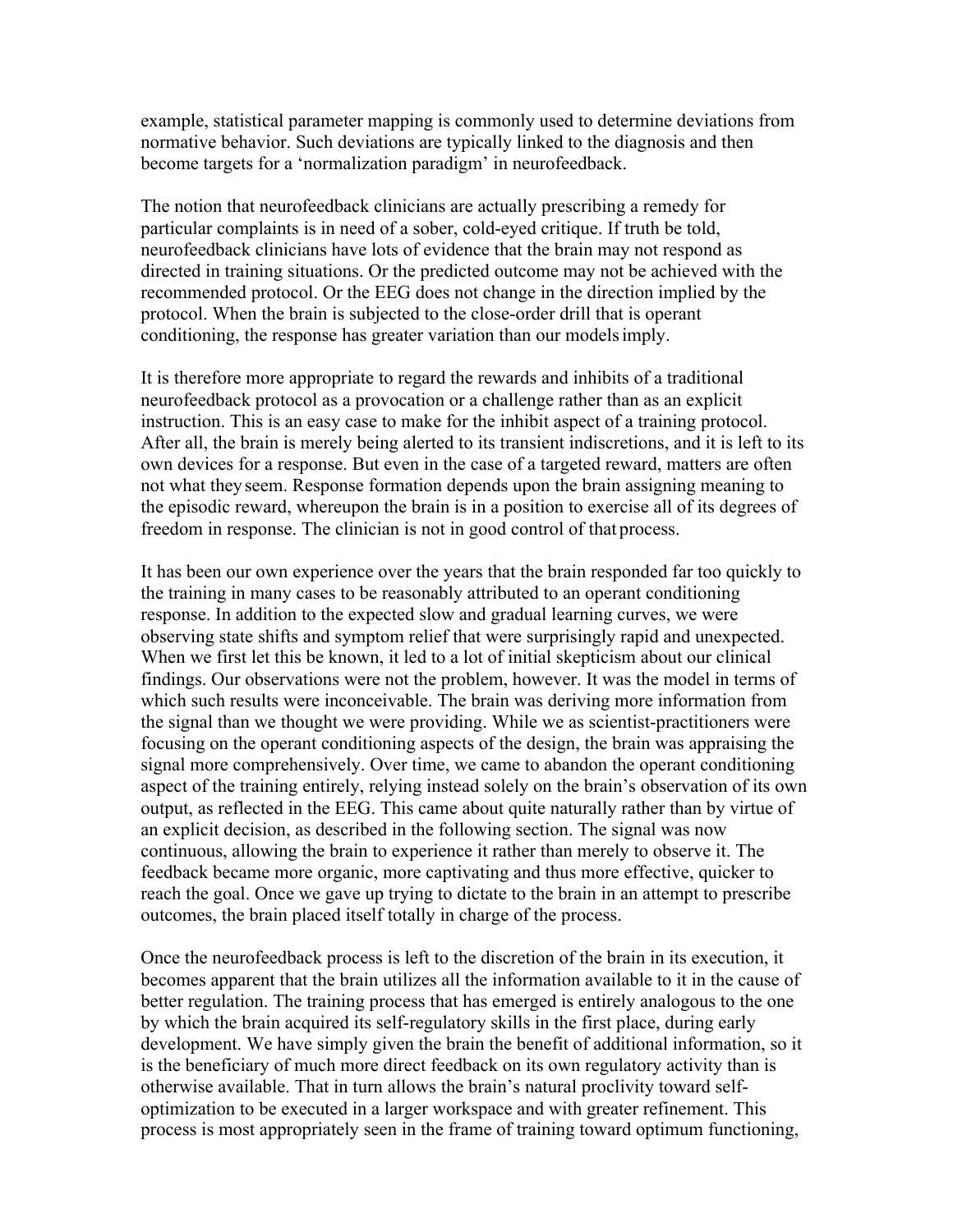a matter of skilllearning. Within the biofeedback field, this has traditionally been referred to as training toward mastery.

The emergence of this new kind of brain training is described briefly herein, and results are presented that make the case for the optimum functioning model. Since the results are achieved in the absence of any bias imposed on the feedback signal, the case is made that the brain utilizes the feedback signal in its own best interests, that is to say with a bias toward optimal performance.

# **Mechanisms-based training**

The original sensorimotor rhythm (SMR)/beta training approaches by Sterman and Lubar were aiming at achieving better regulatory function in first order. Sterman's SMR training was intended to achieve better regulation of motoric excitability. In its application to seizure control, the protocol was therefore invariant, independent of the locus of any seizure focus (Sterman, 2000). The inhibits on the theta-band and high-beta band activity were intended to shore up the integrity of the rewards in the SMR-band. Theywere not thought to play any intrinsic training role in their own right when they were first instituted.

In Sterman's original training of cats, there was no implication that a functional deficit was being targeted (Sterman et al., 1970). They were normal cats (or at least they were before they had electrodes implanted in their brains). The quality of their sleep improved by virtue of the training. The fact that the training effected control of chemically induced seizures was incidental to the original objective of the training, which was to investigate the effects on sleep (Sterman, 1976). In retrospect, this can be seen entirely in an optimum functioning frame.

The addition of beta1 training by Lubar was aiming at improved cognitive function in Attention Deficit Hyperactivity Disorder (ADHD) (Lubar & Lubar, 1984). His training was the first to assign an EEG shaping role to the theta-band inhibition. However, as already indicated, the inhibit function was passive in that it placed no imperative demand upon the brain, but rather merely informed it of its status of ranging outside of the bounds of good performance. The categorical remedy was the restoration of better performance, but the remedy was not narrowly specified.

The inhibit-based training was later augmented with quantitative electroencephalogram (QEEG)-based targeting, which shaped thinking more toward a deficit focus. However, matters had not been fundamentally altered. The availability of the QEEG simply enlarged the parameter space in which an appropriate inhibit strategy was to be determined. The response of the brain was still discretionary; also, the reward strategy largely remained unaffected. And even when QEEG measurements were used to inform a strategy of low-level stimulation, whether optical, auditory, or electromagnetic, these stimulations likewise served mainly in the role of a provocation or a challenge, rather than as a specification of an imperative target for the training.

The development path of the reward scheme in the Sterman/Lubar paradigm took a very different form at our hands. The availability of video feedback facilitated the presentation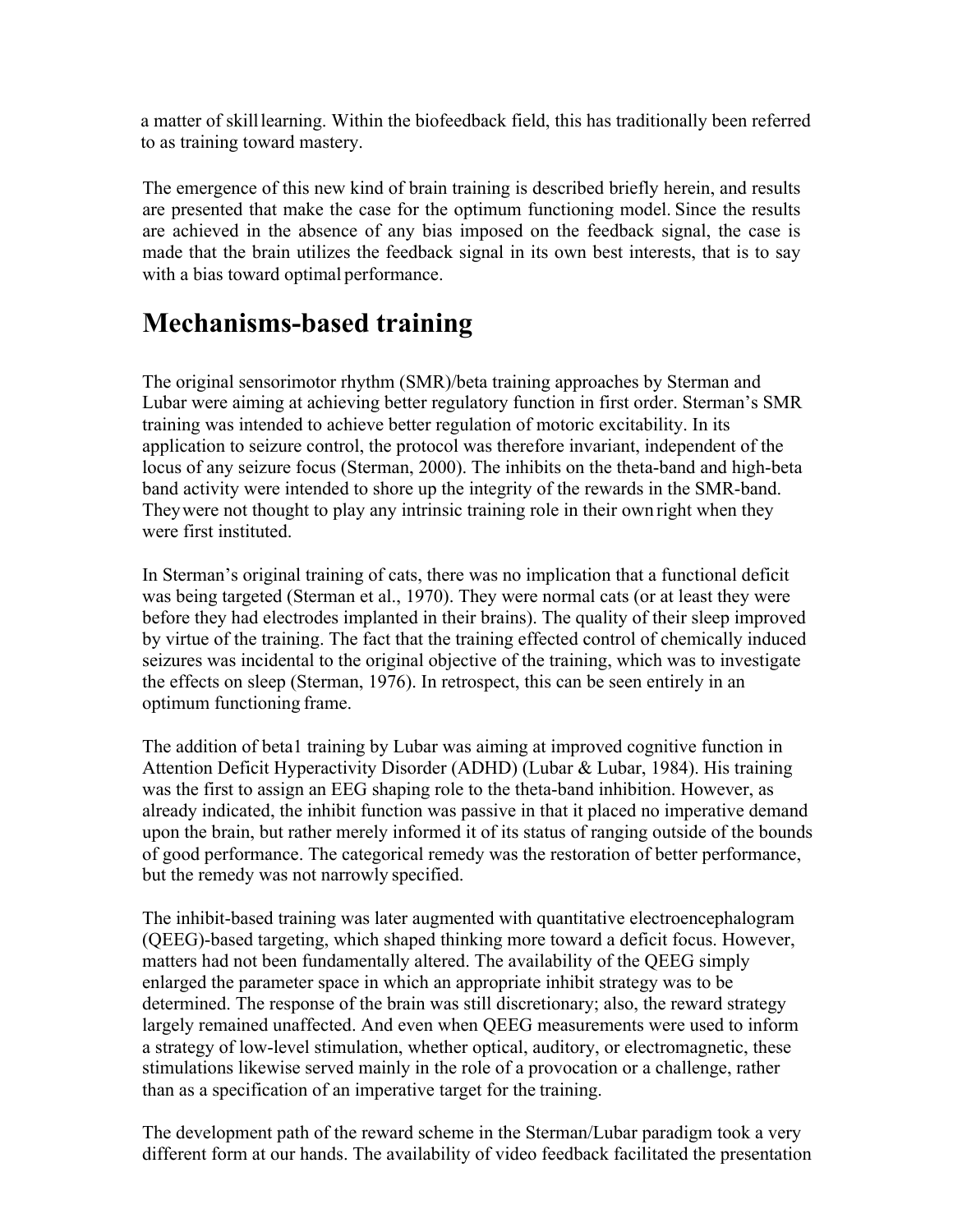of the full dynamics of the training band along with the threshold crossings. Inaddition to this being more engaging to the trainee, it turned out to be more informative for the brain as well. Trainees responded more quickly and more profoundly, particularly with the use of bipolar montage as opposed to referential placement. It was observed that some individuals were exquisitely sensitive to the particularsof the reward frequency, and that discovery introduced the concept of the Optimum Reward Frequency, or ORF, which has guided our work ever since. With each trainee, the effort was undertaken to optimize the reward, or target frequency.

Such sensitivity to the particulars of the reward seems hard to believe when one inspects the signal at issue. An example of three training bands, separated by 0.5Hz, is shown in Figure 1, along with the spectrals for the same bands. It is difficult to tell the difference between the signals in the time domain, and the differences likewise seem quite modest in the frequency domain. Nevertheless, sensitive responders can systematically distinguish between the different bands in training, and they can often do so very quickly, on the timescale of one to six minutes. Some individuals are sensitive to differences even smaller than 0.5 Hz. The ORFs determined for each individual are quasi-stable, changing only slowly with training if at all.

### Spectral Response for Narrowband Filter



**Figure 1.** Three filtered traces derived from the same source, with center frequencies spaced 0.5 Hz apart, at 9.5 Hz, 10 Hz, and 10.5 Hz, respectively. The broadband EEG is shown in the top trace, and the bottom trace shows the rectified and smoothed feedback signal for one of the three traces. The compressed spectral array is shown on the right for each of the filtered traces.

The sensitivity to target frequency was a particular issue with those afflicted with instability of brain function such as seizures, migraines, panic attacks, asthmatic episodes, and Bipolar Disorder. With individualization of the training frequency the clinical reach was extended to a much broader range of conditions, and it extended to more complex clinical manifestations. The frequency range eventually covered the entire conventional EEG range of 0.5 to 40 Hz. The distribution of target frequencies was strongly skewed toward the low end of the frequency range, and the most common target frequency was the lowest available in the software at hand: 0.1 Hz. This led to the exploration of the tonic Slow Cortical Potential as a training vehicle in2006.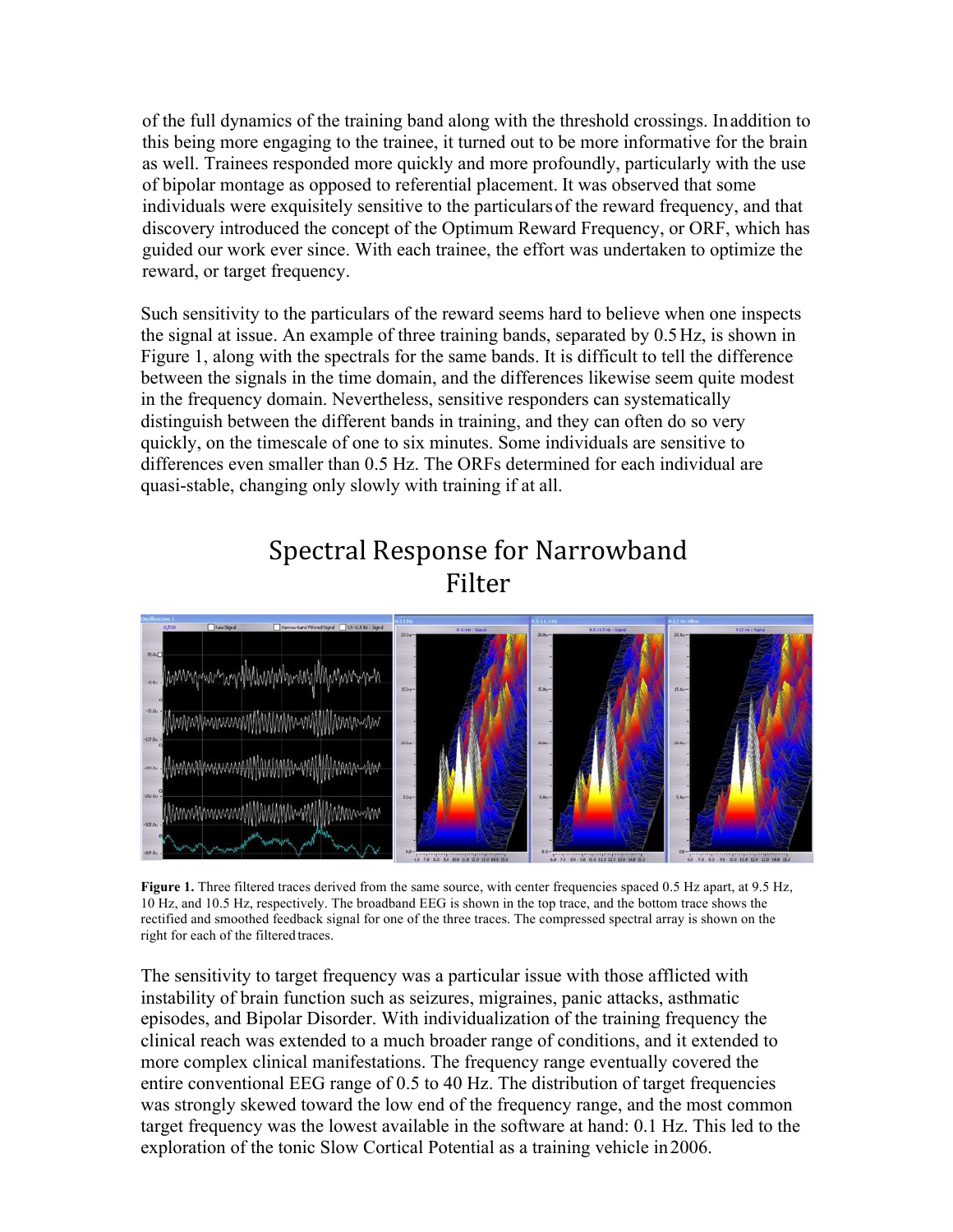### **Infra-Low Frequency (ILF) Training**

In the range of 0.1 Hz and below, the training is done on the basis of simple waveformfollowing, in which the brain merely witnesses the time course of the tonic Slow Cortical Potential (SCP), which directly reflects cortical excitability (Elbert, 1993). The target frequency is too low for conventional amplitude-based training with thresholding, so perforce operant conditioning had to be abandoned formally as the operative model. It had already become inoperative by virtue of the rapid response we had been observing, but with the abandonment of thresholding no vestige of the operant conditioning model remained. Placement was always bipolar. The dynamics of the signal then reflect the fluctuating differential cortical activation between the two active scalp sites, and the brain is observed to engage quite effectively with thatinformation.

The gradual migration of the training to ever lower frequencies has resulted in a process that is entirely brain-based. The slowly meandering, relatively featureless signal holds no inherent interest except for the brain that produced it in the first place. And the process only gets underway once the brain recognizes its own agency with respect to the fluctuating signal. The key to that recognition must be the ongoing dynamics in the signal.

The approach differs from the well-known SCP training that operates on transient behavior in that it removes the dependence on cognitive engagement with the task (Birbaumer, 1999). In the new approach, there is no overt challenge. There is not even a requirement that the trainee be apprised of the actual signal, or even to be aware of the training procedure at all. Nevertheless, the trainee typically responds fairly promptly to the signal with a shift in arousal level, alertness, and vigilance, and such within-session response permits the optimization of the target frequency. The objective is to determine the frequency at which the trainee is optimally calm, alert, and euthymic. The training proceeds under conditions of the best-regulated state accessible to that nervous system at that moment. In the absence of felt or reported within-session response, the training is optimized on the basis of session-to-session changes.

The frequency-specificity of the conventional training carries over into the infra-low frequency region. For that reason, we refer to this approach as infra-low frequency (ILF) training. The new approach completely took over our practice in 2006, and appeared to yield better and more rapid results for all clinical conditions typically seen in a neurofeedback practice. Over time, the clinical reach was broadened to cover more challenging clients by extending the frequency range of training to below 0.01Hz. Even at such low frequencies, the dynamical aspects of the signal are sufficient to engage the brain, and to do so quite promptly.

Electrode placements carried over from the higher-frequency region. These have in fact remained fairly invariant since the late nineties, but within that basic framework some tactical shifts have taken place. Brain instabilities were uniformly addressed with the inter-hemispheric placement  $T3-T4<sup>1</sup>$  (Othmer, 2015). This has been found to be more

<u> 1989 - Johann Stein, markin film yn y breninn y breninn y breninn y breninn y breninn y breninn y breninn y b</u>

 $1$  T3 and T4, along with C3, C4, P4, Fp1, and Fp2 are all scalp locations designated in the International 10/20 system for electrode placement. C refers to the central cortical region, P the parietal, Fp the pre-frontal region. Figure 2 shows details of the 10-20 system.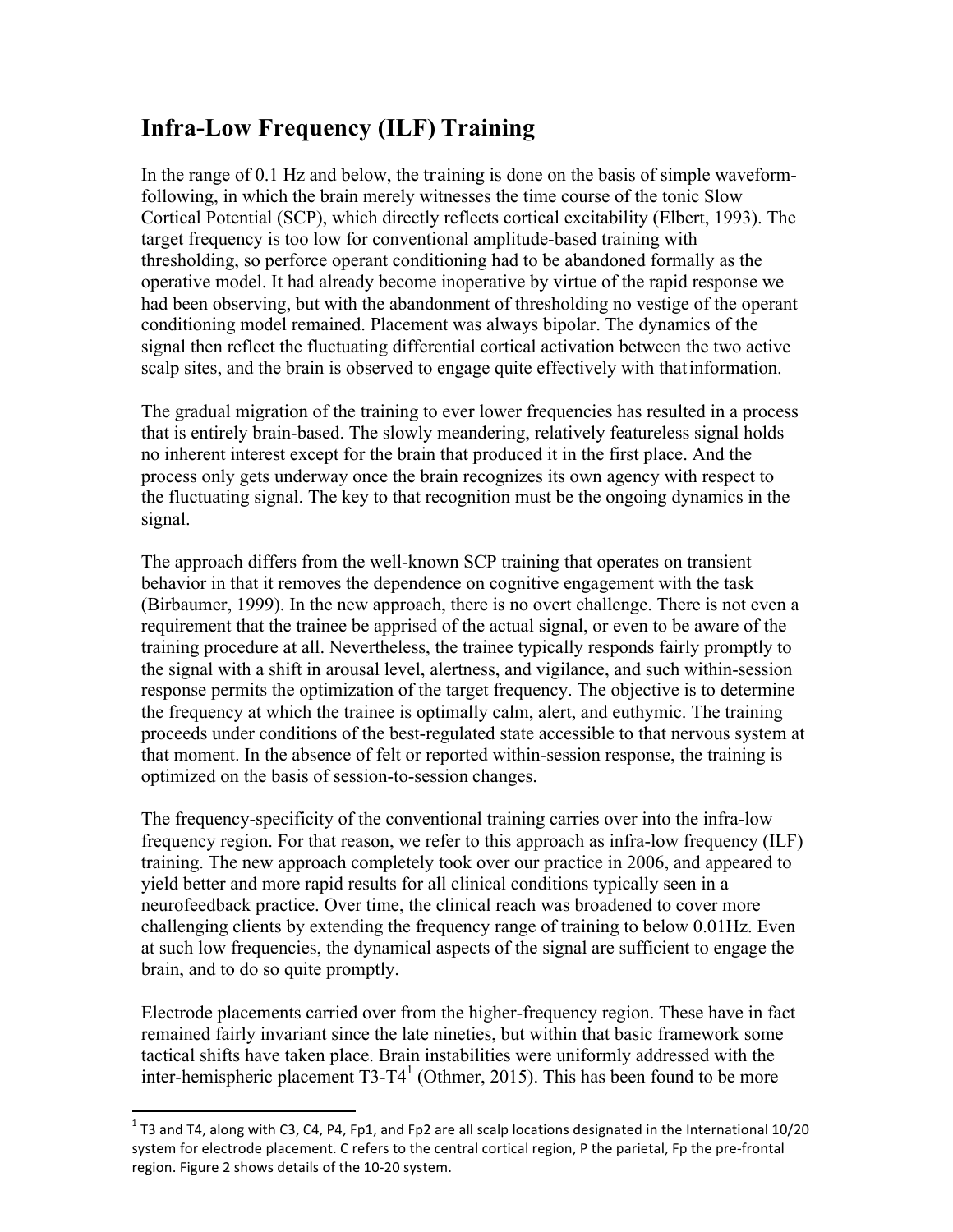effective clinically than the C3-C4 placement that was more commonplace early on in the field (Quirk, 1995). It has therefore become the default starting placement for the brain instabilities.

Lateralized placements include principally T4-P4, T3-Fp1, and T4-Fp2. Whereas there was an early pre-occupation within the field with left-side placements, the extension of the work to the low frequencies has been accompanied by a shift toward right-side training as a priority. This is readily explained on the basis that core regulatory function is organized at low frequencies, and it involves right hemisphere priority. We have progressively moved toward those issues that are primary in our developmental hierarchy, issues that may not be as effectively addressed with higher-frequency training. These consist of arousal regulation, affect regulation, autonomic regulation, and interoception. These core issues are always involved in neurofeedback to some degree, but perhaps not as effectively and efficiently as with infra-low frequency training targeting the righthemisphere.

In practice, only two protocols are candidates at the outset of training, depending on whether arousal regulation or brain stability dominates in the clinical presentation. These are T4-P4 and T3-T4, as shown in Figure 2. In some instances, both are called for from the outset. Then, depending on the need, others of the four standard placements are added to the protocol. Further downstream, yet other protocols may be added for more specific purposes.



**Figure 2.** Starting placements for Infra-Low Frequency neurofeedback. These are either used exclusively in the first session, or they are used sequentially in the event that both are required.

This approach reflects a very clear 'hierarchy of needs' that becomes apparent as the various protocols are evaluated for inclusion. A kind of scaffolding applies to this process as the early protocols lay the foundation for the protocols to follow. Some of the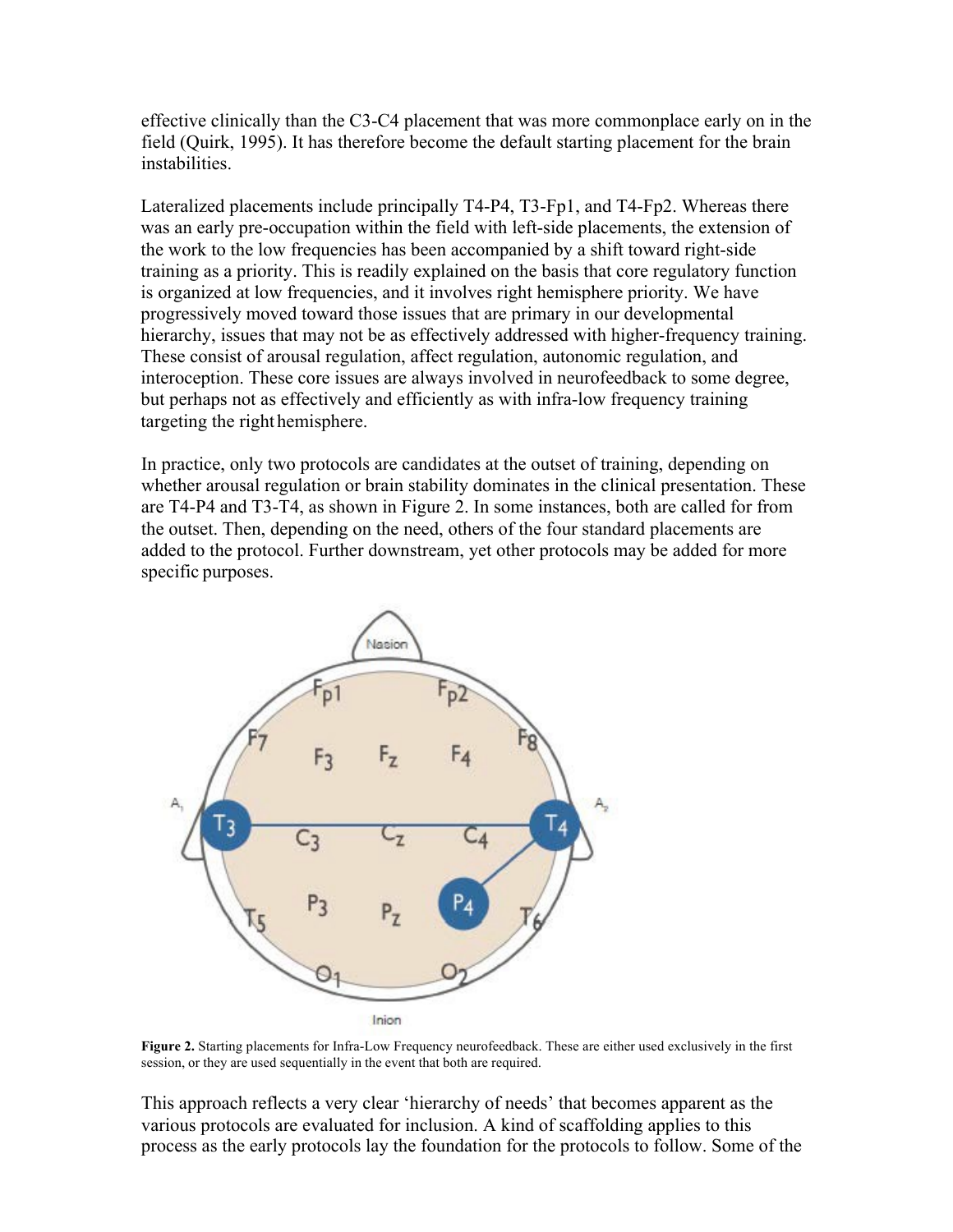protocols that eventually become necessary might not have been tolerated at the outset. One has the clear sense of recapitulating the person's original developmental hierarchy and of facilitating a kind of re-ordering and of functional re-normalization.

The hemispheric division of labor plays a determinative role in the clinical decisionmaking process. In line with the well-known approach/withdrawal dichotomy, the right hemisphere takes primary responsibility for issues of core state regulation and of the vegetative domain. Concomitantly, cortical resting states are more broadly and intimately connected on the right side (Buckner, et al. 2008). Being primarily responsible for interoception, the right hemisphere sees to one's sense ofsafety (Sridharan, et al. 2008). The left hemisphere exercises a primary responsibility with respect to executive function and engagement with the outside world. The quality of the latter is conditional on the functionality of the former. Hence the key to good left-hemisphere function actually lies with the right hemisphere.

Assessing progress in training is firstly a matter of tracking symptom severity, and secondarily one of assessing the quality of regulation broadly: the quality of sleep; of emotional regulation; of alertness and vigilance; etc. Despite the very limited targeting, the breadth of impact makes it apparent that the whole brain is affected in this process, including in particular left-hemisphere function, even before it has been explicitly targeted. Left-hemisphere functionality can be readily assessed with an instrument such as a Continuous Performance Test(CPT).

The CPT is a pressured choice reaction time test that allows one to characterize a variety of functions (Othmer, 2014). We utilize the QIKtest (www.beemedic.com), which was designed to emulate the TOVA ® (Test of Variables of Attention) (Leark, 1996). It allows a comparison of stimulus-sparse and stimulus-intensive challenges and thus explores the arousal-level dependence of functionality. By tracking the variation in performance over the session it also yields information on the stability of brain function and on the capacity to maintain vigilance under the challenge of tedium. Results were analyzed using EEG Expert (www.eegexpert.com). Initially the QIKtest relied on TOVA norms. However, as the data accumulated on a central server from a large practitioner network, it became apparent that the distributions of the discrete errors were distinctly non-Gaussian. Both omission and commission errors exhibited 'long-tail' (power-law) behavior. This finding invalidated the use of Gaussian statistics in the determination of normative performance. Hence the QIKtest analysis came to rely on population-based norms that were established on a database of over 50,000 records. The use of such norms is contingent only on the availability of a representative and statistically robust sample. Non-parametric statistics were used throughout. The resulting percentile scores were then converted back into equivalent standard scores by means of the conversion that applies to a Gaussian distribution, for ease of inspection and to facilitate comparisons in terms of familiar categories (e.g., standard scores).

We utilize the QIKtest as an evaluation tool and progress measure with everyone who is capable of taking it, and for that reason it presents an unparalleled opportunity for the evaluation of neurofeedback with a single instrument across the entire range of functional and dysfunctional populations.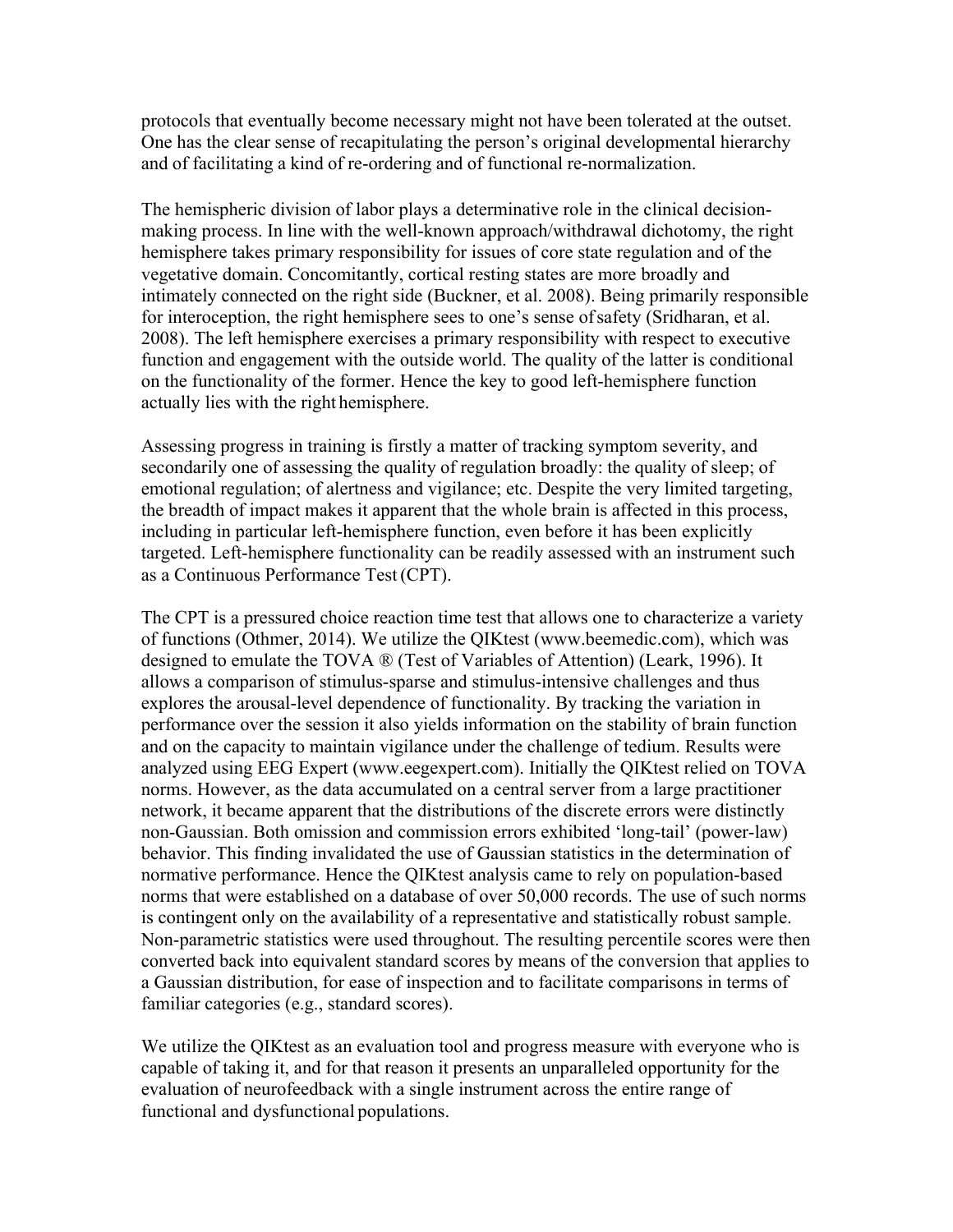### **Clinical Results**

Impulsivity, as indexed by errors of commission, presents an almost ideal measure to track because the deficit lies in the functional domain and should in principle be subject to normalization. The brain has to be functional in order to be impulsive. On the other hand, the 'normal' range of performance leaves room forimprovement. This is in contrast to the case of omission errors, where organicity plays a much larger role. Whereas non-responders may make up only about five percent of a clinical population with respect to impulsivity, they may constitute as many as 25% of the population with respect to errors of omission. Additionally, the objective of zero omission errors is commonly met by many, even in a clinical population, and is then not available for further improvement. So the inattention measure loses discrimination. For both of the above reasons, the impulsivity measure is preferred over the inattention measure to appraise neurofeedback in an optimum functioning paradigm.

Results of the QIKtest for the impulsivity measure are shown in Figure 3 for 5,746 clients who received nominally twenty sessions of infra-low frequency neurofeedback training. The pre-training distribution is shown in green; the post-training results are shown in red. The normative distribution is shown in black. The data have been smoothed by means of near-neighbor averaging for greater clarity.



Impulsivity Score

**Figure 3.** The distribution of impulsivity score for a non-selected clinical population of 5,746 is shown both before and after twenty sessions of ILF neurofeedback, in green and red, respectively. The norm is shown in black. The dotted curve shows the difference pre-post. The actual distributions are not Gaussian-distributed, but have been converted to Gaussian equivalent for ease of inspection. See text for discussion.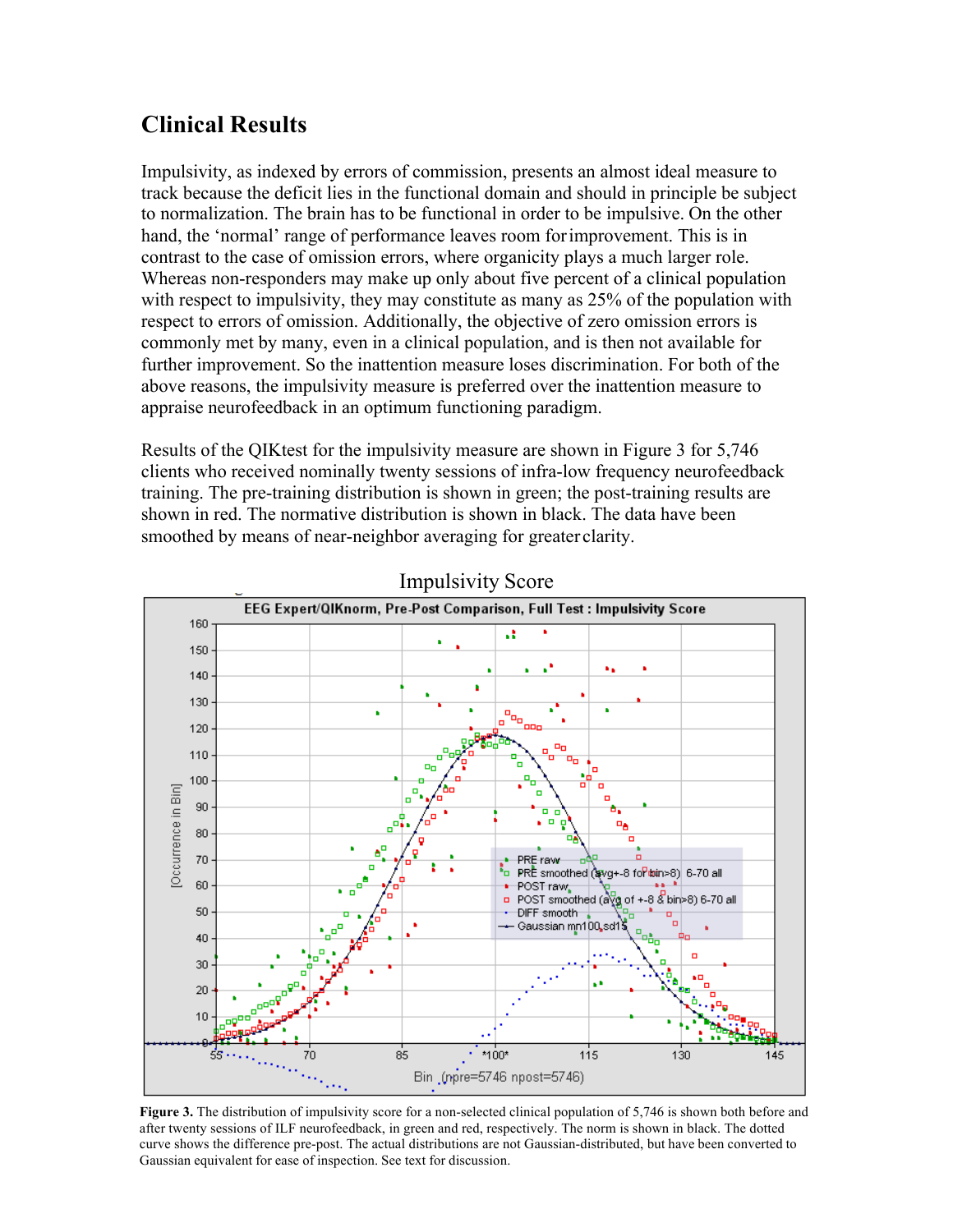The result of the training experience was to move the distribution above norms systematically. The deficited portion of the distribution became significantly depleted. The effect size is approximately 0.75 even for this population, for which there has been no prior selection of a deficited pool. The greatest improvement from pre-to-post is found at one standard deviation above norms. The probability of scoring two standard deviations above the mean doubled with the training, despite the fact that the score was already above norms at the outset.

The same data set can also be used to evaluate what happens with a population in deficit with respect to impulsivity by arbitrarily limiting the sample to those who scored poorly at the outset. A cutoff of one standard deviation below norms means that we are looking at the bottom 16% of the entire distribution in terms of impulsivity. A degree of homogeneity of the sample was also sought by limiting the age range to 10-19. The resulting sample size of 578 represents the subset of the population of Figure 3 that met both criteria.



**Figure 4.** The distributions for impulsivity score before and after training are shown for a subset of the population in Figure 2. The pool is selected in terms of age (10-19 years) and is restricted to those who initially scored more than one standard deviation below norms. See text for discussion.

The results are shown in Figure 4 in the form of cumulative distributions. The posttraining data reveal that 30% of the trainees ended up scoring above norms.The median score has improved by one standard deviation; the effect size is approximately unity for this deficited population. If the standard score of 85 is taken as the threshold for normal functionality, the training has moved two-thirds of all trainees into the functional range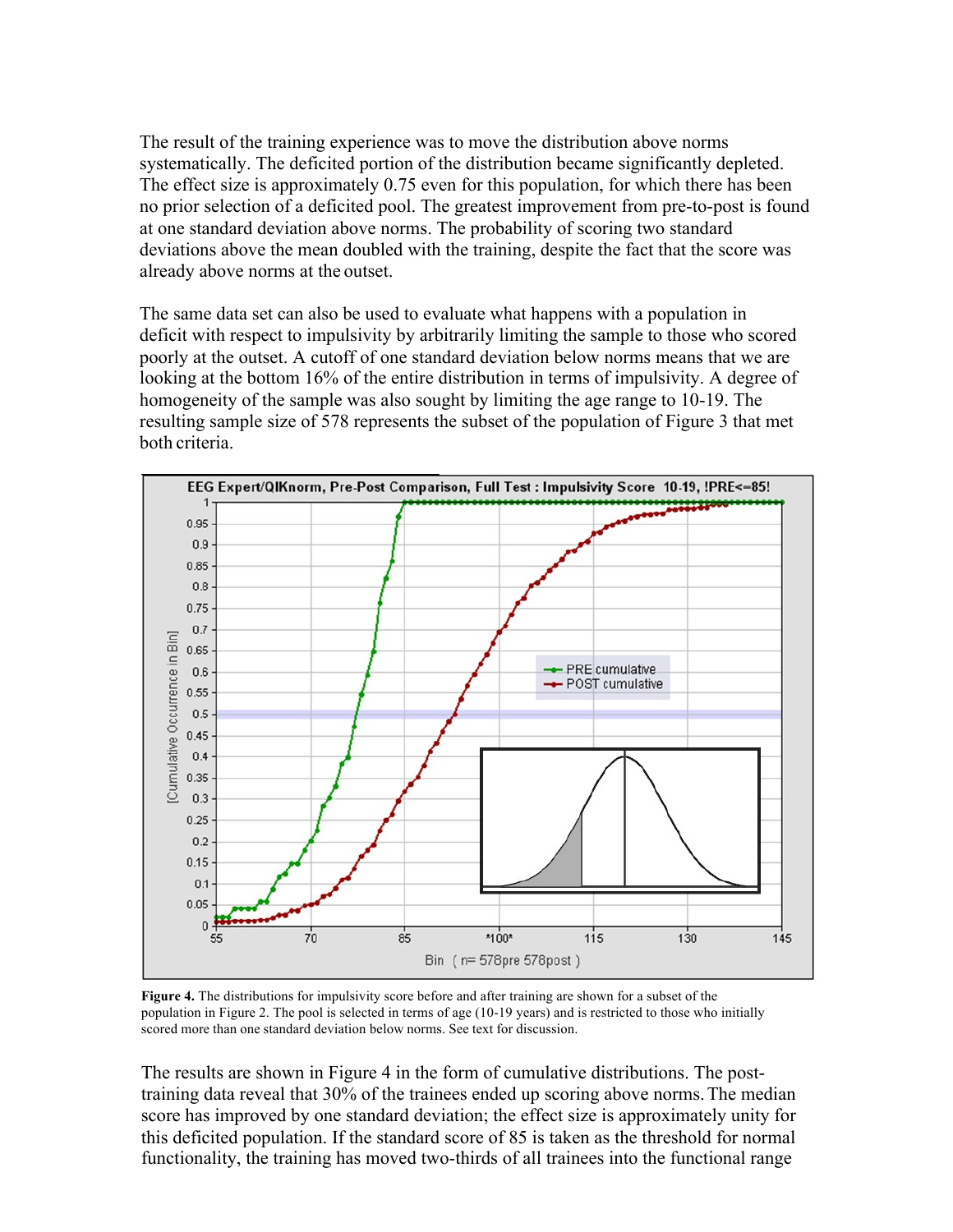within twenty sessions. The pool of individuals who function in deep deficit is even more strongly depleted, with the cohort scoring below 70 (at the second percentile level) reduced by a factor of four.

As stated earlier, the training needs to be conducted at the optimal response frequency, the ORF. A consistent finding with all placements and with all individuals is that the left hemisphere optimizes at twice the frequency of the right for all training in the ILF range (Othmer, 2013). This contrasts with the earlier finding of a difference of two Hertz between the left and the right ORFs in the conventional EEG range of frequencies. The crossover between these two regimes is at two Hertz on the right. These relationships are illustrated in Figure 5. These relationships have by now been confirmed by thousands of practitioners over a period of many years—fifteen in the case of the EEG frequency range; nine in the case of the ILF range. Exceptions to these frequency relationships have been reported by clinicians, but they tend to be quite rare.

## Fig. 5: Hemispheric differences in the optimum target frequency over the entire EEG spectrum



**Figure 5.** A fixed relationship prevails between the optimum response frequencies in the left and right hemispheres. In the EEG range above two Hz, the left hemisphere training optimizes at two Hertz higher than the right. Below two Hz, the relationship is harmonic. The left hemisphere training optimizes at twice the frequency of the right.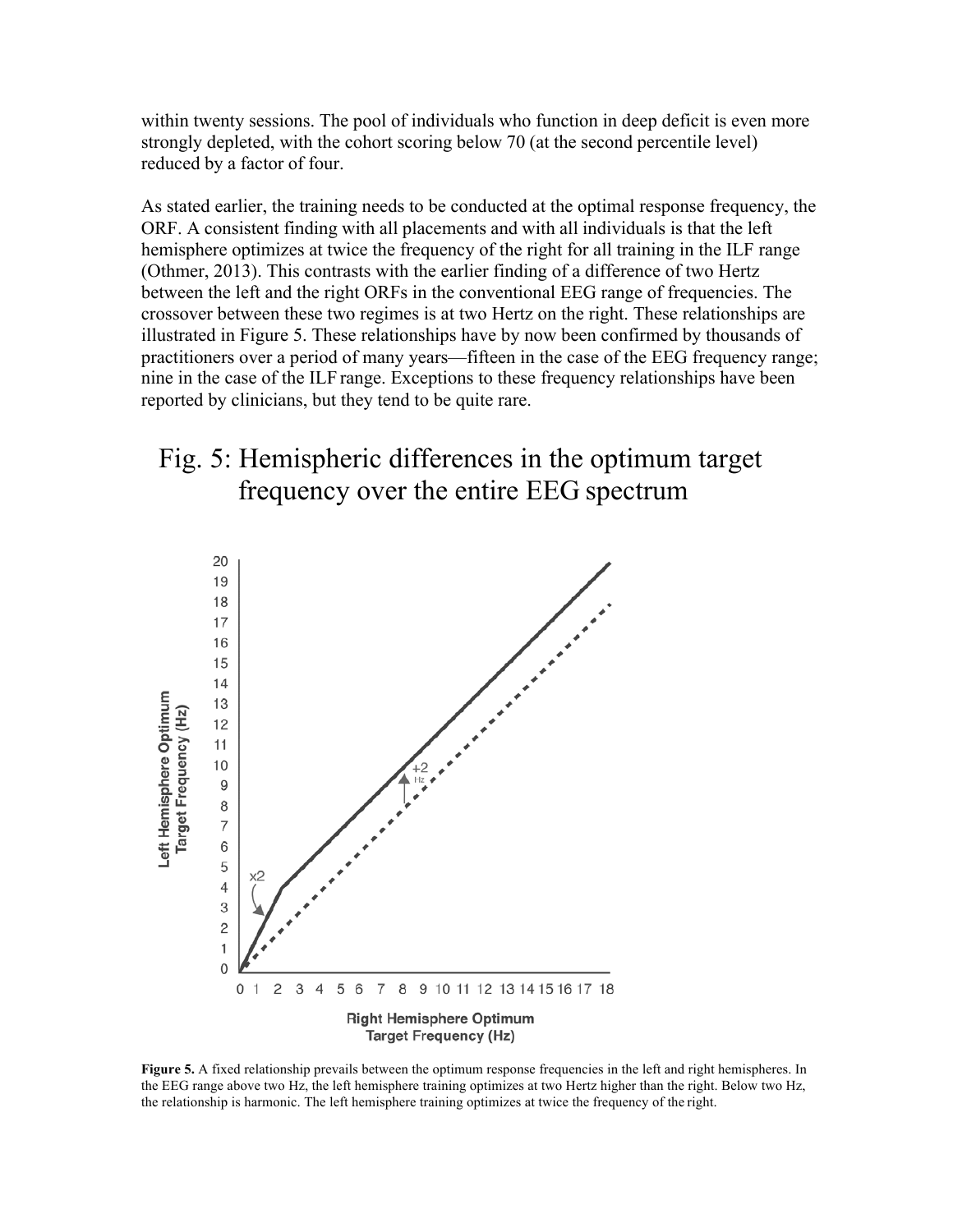#### **Discussion**

The data presented encompass the entirety of such data that was available for ILF training. The sample population was unselected, consisting of the complete set of prepost data available in our database over the timeframe of 2006 to 2014. Consequently, the data covered the time period over which the clinical method was developed from its initial beginnings in 2006. In fact, the method is still in a state of ongoing refinement. Moreover, the data were contributed by hundreds of clinicians of varying levels of experience and of clinical acumen. The clients were in many cases those for whom a bit of impulsivity would be seen as the least of their problems. The clinical focus was not on the matter of resolving impulsivity, by and large. For all the above reasons, the data of Figures 3 and 4 can be considered avalid reflection of real-world experience with ILF training in actual clinical settings with typical clients.

The significant import is first of all that the findings based on the above sample are statistically robust. Secondly, the data cement the case that neurofeedback in general, and ILF training in particular, is a method of training for optimal functioning rather than the mere remediation of deficits. This follows from the fact that the training population is moved to better than normative performance, and that the relative improvement with respect to prior performance increases monotonically with score.

A third observation is that many of the trainees were still on their first one or two training protocols by the twenty-session milestone, most likely targeting the right hemisphere, and yet benefit was observed for what is seen as a performance issue that strongly implicates left-hemisphere function. This makes the case for the whole-brain training effects even of lateralized placements. The possibility remains that further gains might be in prospect as left-hemisphere training is incorporated. It is also known that the benefits of training are not fully exploited by twenty sessions, particularly for those who remain in deficit at twenty sessions.

Significantly, the above results cannot be explained in terms of the placebo. First of all, there is no placebo model for the population shift above norms as seen inFigure 3. Secondly, it must be recognized that the neurofeedback training was effectively covert. Trainees were unaware of what signal they were training on, and many were unaware that they were training their brains at all, at least until they experienced the effects on their physiological state. Yet others were resolutely skeptical until they had to come to terms with their own responsiveness to the signal. Hence there was no cognitive or volitional aspect of the training process that could have mobilized the placebo response. There was no signal with which they could usefully engage even if that had been their intention. Third, the desired training effects were only available at the optimum response frequency, the ORF. That kind of specificity rules out the placebo model. Fourth, since the ORF is not known at the outset, the effects of the initial training may not accord with the desired objectives of the training, and may even be contrary to the expectations of the client. This constitutes an argument against the placebo-as-wish-fulfillment being responsible for the effects.

It is true that the protocol also incorporates an inhibit component that is not too dissimilar from other inhibit schemes that are commonly used in the field.Although the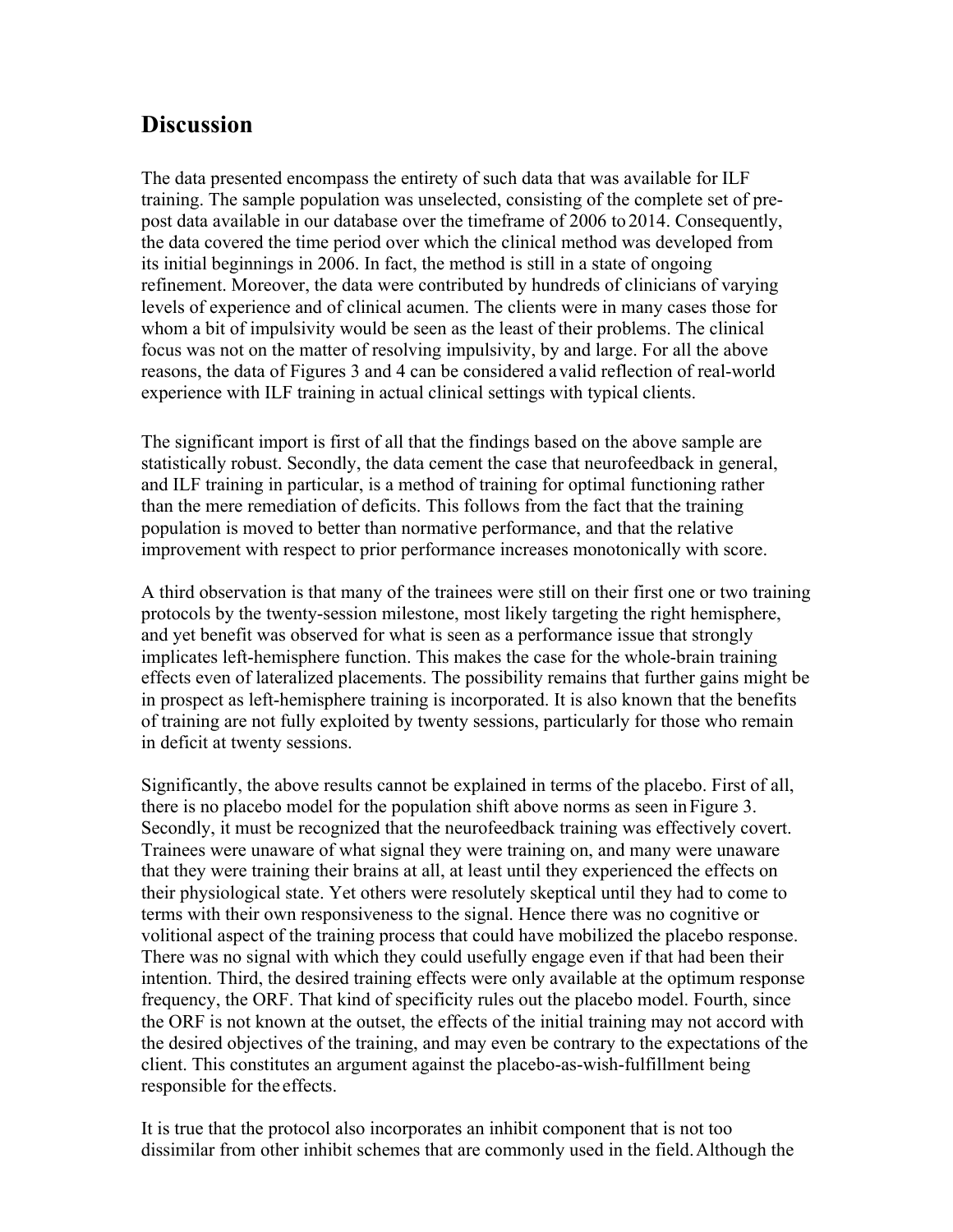inhibit-based feedback is not obtrusive, it is not covert. Whereas a trainee is unlikely to be distracted or engaged by it, it is a readily discernible signal. Since the inhibit scheme is not substantially distinguishable from what has been standardly available in the field, it also cannot account for clinical effects that are clearly stronger than what was observed before, when similar inhibit schemes were in effect.

Moreover, attention of the trainee is not usually called to the presence of the inhibits, since these do not constitute an action item for the trainee. Questions about these subtle intrusions into the feedback signal are not usually raised until afterthe training effects become unambiguously apparent, at which time the client's curiosity is aroused on the question of how that might have come about. After all, the client had not been "doing anything." By this point, the question of a placebo effect has already been resolved with respect to that particular individual. Nevertheless, it may be argued that the inhibits are sufficient to mobilize a placebo response on the part of the trainee. To that proposition, the response is asfollows:

The most compelling argument against the placebo model for ILF neurofeedback is the frequency relationship illustrated in Figure 5. The determination of the ORF is in each case based entirely on the report of the trainee on his or her own subjective experience of the training. The trainee is of course blind to the curve, and yet the client reports invariably conform to the relationships of Figure 5. This demonstrates that the clinical experience of the training is governed predominantly by what happens with the ILF component of the training rather than with the inhibits. If neurofeedback were a placebo, or even if the results were attributable mainly to the inhibit aspect of the training, then the relationship expressed in Figure 5 could not have been discovered. Instead, we have the relationship confirmed with every individual who experience both left and righthemisphere training. Every such confirmation is an argument against the placebo model for that individual.

The above relationship points to an underlying ordering principle in the frequency domain that relates right-hemisphere to left-hemisphere function. Observing that inter-hemispheric training optimizes at the same frequency as right-lateralized placements allows one to propose that the right hemisphere plays a dominant role in core state regulation. For optimum response frequencies that fall below two Hz, the left hemisphere organizes itself at the second harmonic with respect to the right hemisphere frequency. For optimum response frequencies greater than four Hz, the left hemisphere coordinates with respect to the right at a frequency two Hz higher than the right. At the present time, there is no independent objective evidence to support the existence of the posited frequency relationships. This presents an intriguing hypothesis to be pursued.

Dominance is imputed to the left hemisphere for executive function, motor planning, and the integration of sensory input with motor output. The left hemisphere can be thought of as principally responsible for the text of our lives, whereas the right hemisphere has the burden of setting the context. The imputation of left hemisphere priority in the EEG range has recently received support from the analysis of resting microstates (Pascual-Marqui et al, 2014). Of four basic microstates, one has a left posterior hub and one has a right posterior hub. The two remaining hubs have a front-back orientation. The posterior hub on the midline is common to all four microstates, and there is only one frontal hub. Information flow was found to dominate strongly from left to right, and from left to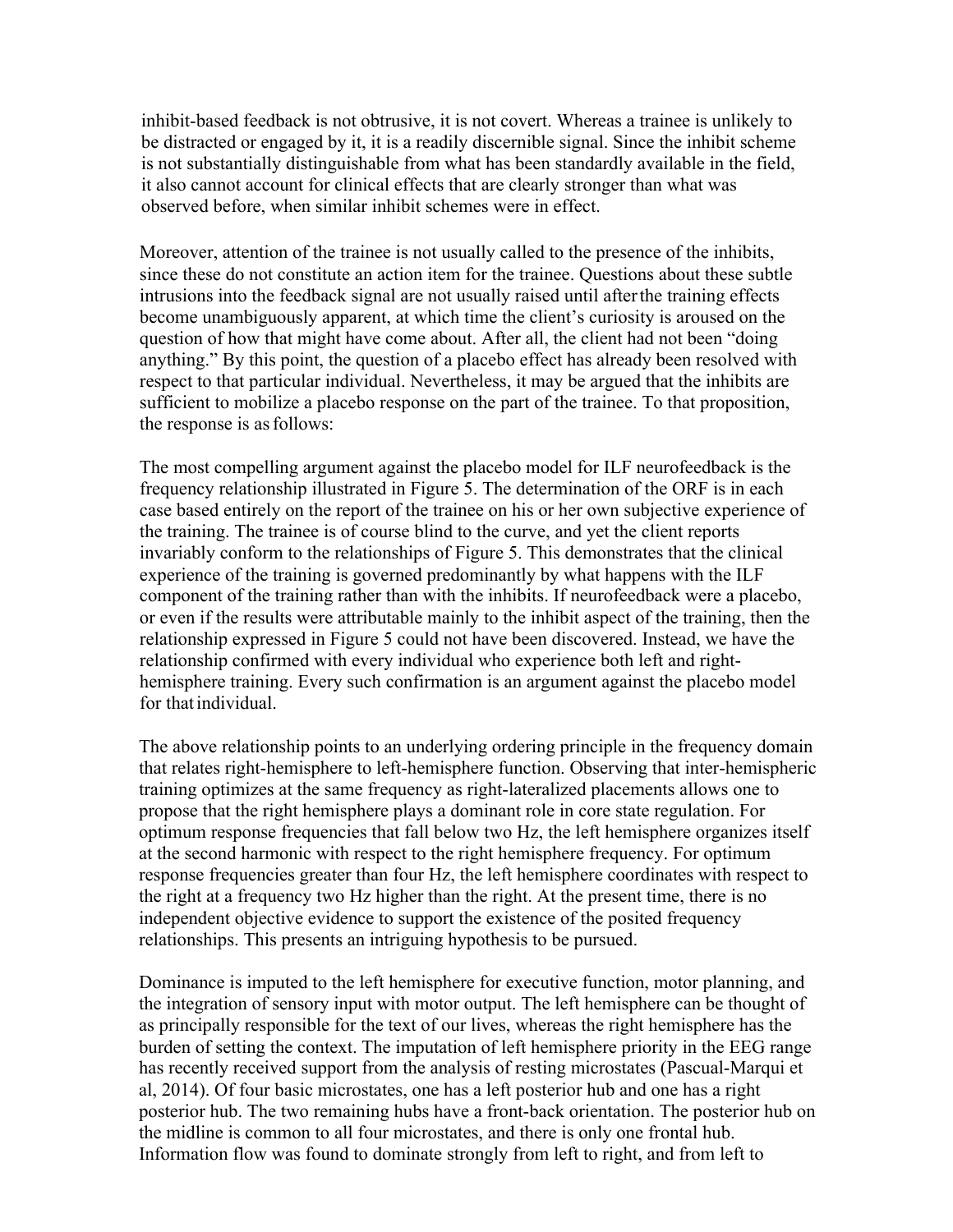middle, over the reverse flow. Results were obtained for the alpha and low-beta frequency regions.

On the above assumption, it can be argued that ILF training is concerned with those regulatory functions that are the primary burden of the right hemisphere. Since these are also the functions organized in early childhood, there is complete congruence between the hierarchy of regulation, the developmental hierarchy, and the hierarchy of organization in the frequency domain. In a comparison with our earlier higher-frequency trainings, in our judgment there appears to be a clear advantage in terms of both training efficiency and outcomes if neurofeedback is begun with respect for the regulatory hierarchy, even though the data presented here do not speak to that issue.

Just as the results rule out an explanation in terms of a placebo response, the method likewise cannot be explained in terms of an operant conditioning model. The brain is merely engaged with the unfolding dynamics of the differential cortical activation, as reflected in the tonic SCP. This is closely analogous to what happens in ordinary skill learning. The brain gets feedback on the performance of the skill, but the feedback is a mere correlate of the actual activity. In the present instance the selfregulatory skill of the brain is at issue, to which the EEG---or the SCP in this case-- is the operative correlate.

The mechanism appears to be the re-normalization or re-ordering of the functional coupling of our core connectivity networks, by virtue of 'activity-mediated plasticity.' Altered functional connectivity has been postulated to be a key failure mechanism in psychopathology (Menon, 2011). The brain's observation of its own state in EEG feedback propels it into novel state configurations, and every such state opens up the 'near neighborhood' of possible states. Every such state is susceptible to reinforcement andconsolidation.

#### **Summary and Conclusion**

Infra-Low Frequency training is an emerging approach to neurofeedback that is intrinsically function-oriented, as opposed to targeting dysfunction. The clinical results cannot be explained on the basis of a placebo model; hence the results stand on their own, even absent validation via a placebo-controlled design. The method cannot be described in terms of the standard operant conditioning model; nor does the method rely on conscious mediation. Instead the results are explained in terms of conventional skill learning.

In its essence, the training must be understood in the optimum functioning frame, as these results are achieved without explicit guidance or micro-management by the clinician. The clinician's role is one of discerning which 'window into brain function' is most salient for the brain's burden of enhancing its own functionalcompetence.

By working at extremely low frequencies with a right-hemisphere bias, the method addresses the foundations of our regulatory hierarchy, thus opening the door to the therapeutic relief of conditions traceable to early childhood developmental deficits or misdirections. As such, ILF training has allowed us to address challenging clinical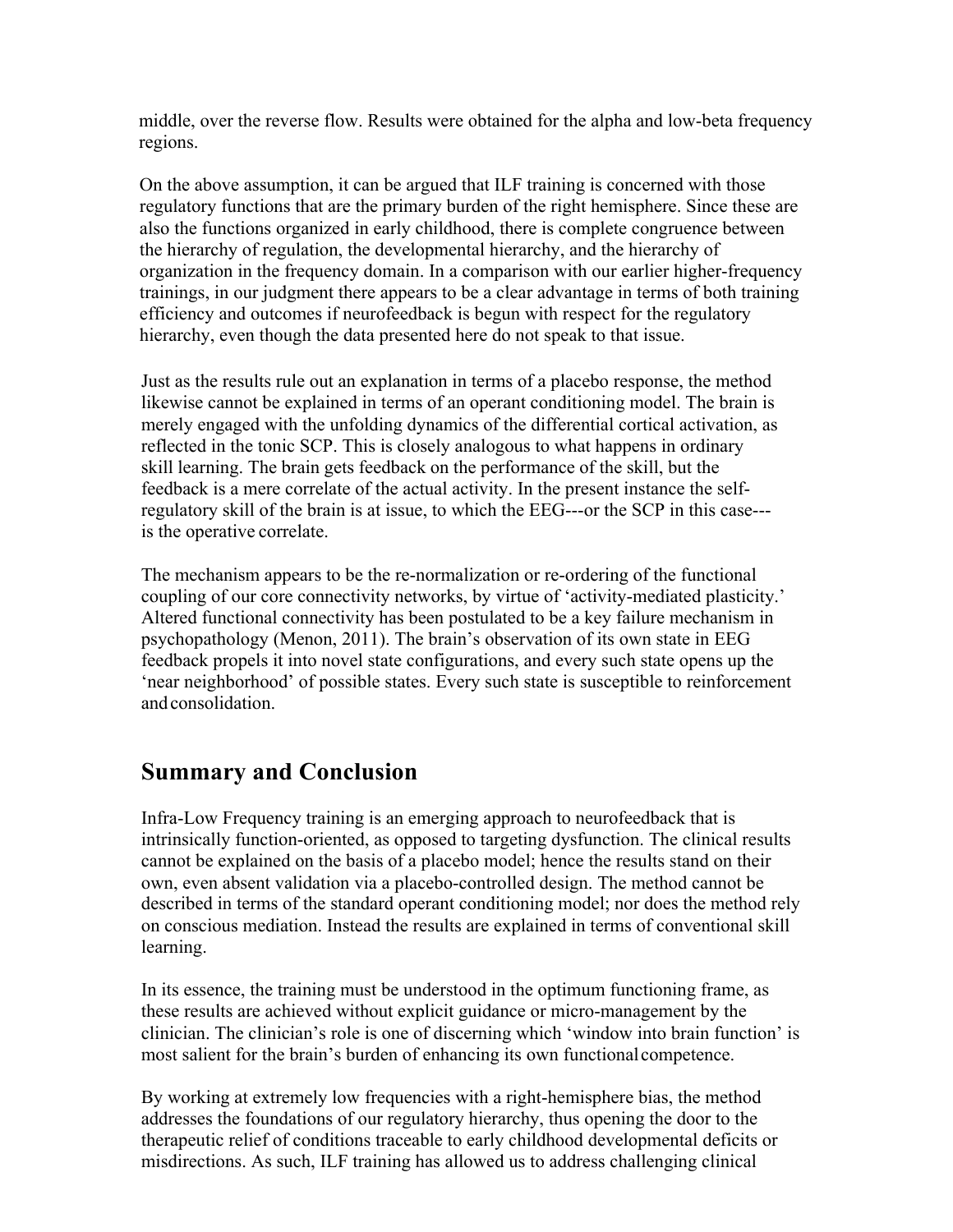presentations that did not yield to our earlier, higher-frequency protocols. In this work, there is a complete continuum between working with a clinical population and one concerned entirely with optimal functioning. The methods and means are the same. Consequently, ILF training has added a new dimension to the various neurotherapy approaches that have been maturing at their respective pace over the past several decades.

#### **References**

Birbaumer, N. (1999). Slow cortical potentials: Plasticity, operant control and behavior effects. *Neuroscientist*, *5*(2), 74-78.

 Buckner, R. L., Andrews-Hanna, J. R., & Schacter, D. L. (2008). The brain's default network: anatomy, function, and relevance to disease. *Ann N Y Acad Sci, 1124*, 1-38. doi:10.1196/annals.1440.011

EEG Expert, Hamburg, Germany, available at www.eegexpert.net

Elbert, T. (1993). Slow cortical potentials reflect the regulation of cortical excitability. In C. W. McCallum (Ed.), *Slow potential changes in the human brain* (pp. 235-251). New York, NY: Plenum.

Leark, R., Dupuy, T. R., Greenberg, L., Kindschi, C., & Corman, C. L., (1996). Test of variables of attention: Professional manual (version 7). Los Alamitos, CA: Universal Attention Disorders.

Lubar, J. O., & Lubar, J. F. (1984). Electroencephalographic biofeedback of SMR and beta for treatment of attention deficit disorders in a clinical setting. *Biofeedback and Self-Regulation*, 9, 1-23.

Menon, V. (2011). Large-scale brain networks and psychopathology: Aunifying triple network model*. Trends in Cognitive Sciences, 15*(10), 483-506.

Othmer, S., Othmer, S.F., Kaiser, D.A., Putman, J. (2013). Endogenous Neuromodulation at Infra-Low Frequencies. *Seminars in Pediatric Neurology*, 20(4), 246-260.

Othmer, S. (2014). The Role of the Continuous Performance Test. http://www.eeginfo.com/qiktest/cpt\_qiktest.pdf

Othmer, S.F. (2015). Protocol guide for neurofeedback clinicians (5th Edition). Los Angeles, CA: EEG Info Publications.

Pascual-Marqui, R. D., Lehmann, D., Faber, P., Milz, P., Kochi, K., Yoshimura, M., Nishida, K., Isotani, T., Kinoshita, T. (2014). The resting microstate networks (RMN): cortical distributions, dynamics, and frequency specific information flow. Cornell University Library. Available at http://arxiv.org/abs/1411.1949